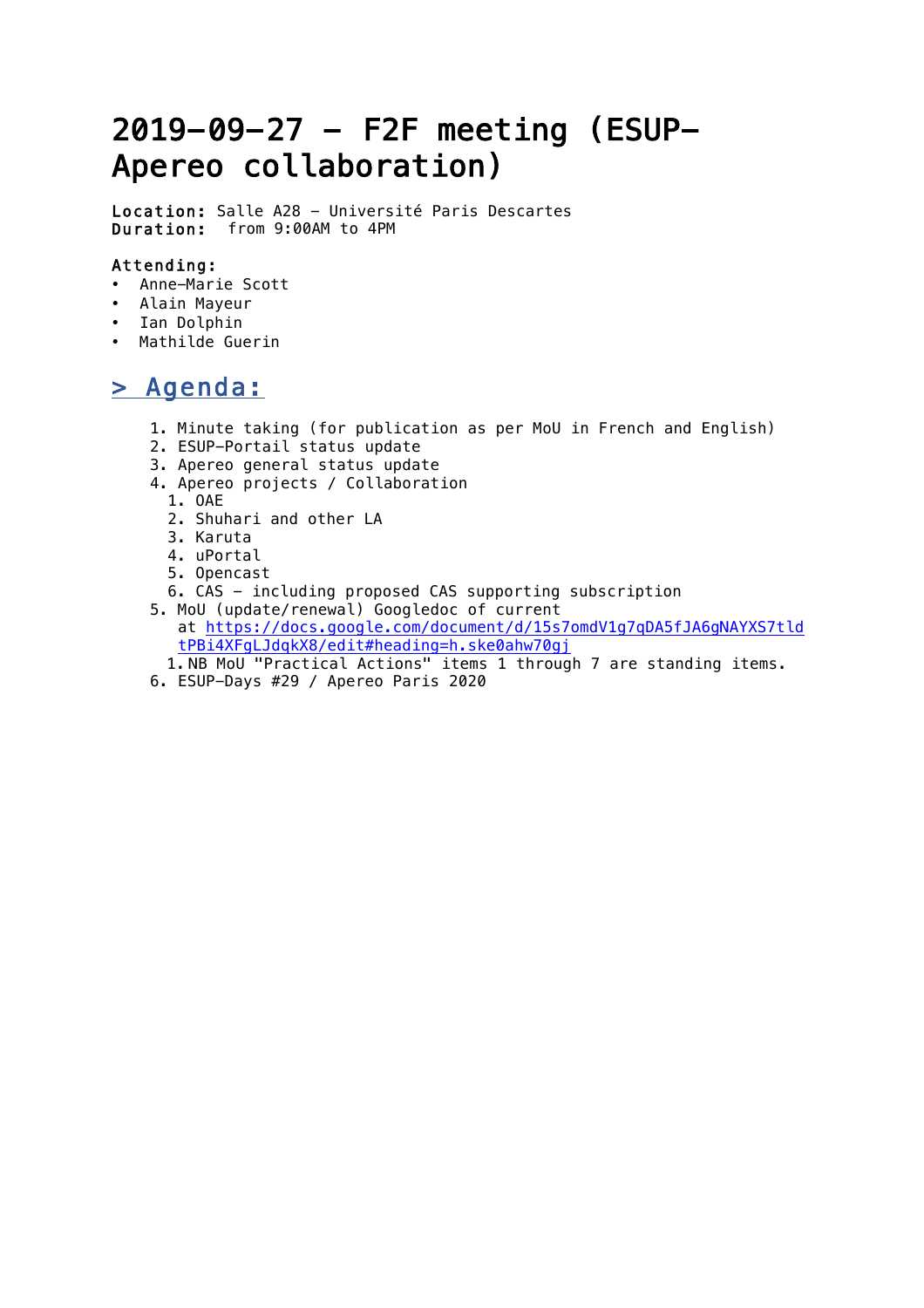## > Meeting minutes

#### $[9:20 -- Starting]$

- 1. Introduction a. Keep 2 meetings in a year + two calls
- 2. Minute taking (for publication as per MoU in French and English)

a. Collaborative, via OAE

#### 3. ESUP-Portail status update

- a. New members even though universities are merging  $\Rightarrow$  ~76 members
- b. Need to have new dynamic for the Consortium i. Retain leadership with technology
- c. How to use IT in Higher Ed in the next 5 years?
- d. Organization of the Consortium
	- i. Coordination
		- 1. Board
			- a. 4 f2f meetings per year
			- 2. Technical coordination team
	- ii. A 3-day seminar per year with the whole crew (board + tech. coord. team)
	- iii. Working groups
	- iv. 1 Annual assembly per year (at the beginning of April)
		- 1. Budget
		- 2. Activity report
		- 3. Projects
		- v. Convention with the Ministry
			- 1. Strategic discussion
			- 2. Funds
- e. 20 Conventions are in place with universities to pay them for contributing to projects
- f. Discussion with partners such as...
	- i. AMUE/Cocktail (information system for administration)
	- ii. Renater
	- iii. ... and more recently PC-Scol
		- 1. Significantly large scope
			- 2. Upcoming convention between ESUP & PC-Scol
				- a. How to adapt ESUP solutions to be able to integrate them with PC-Scol?
					- b. How to adapt Pegase (the PC-Scol solution) to be able to work with ESUP solutions? c. Technical and strategical discussion
		- 3. Open source but precise path to be determined
			- a. Emphasize: don't make any choices that would make it impossible for it to become fully "open" in the future
			- b. Maybe opened to francophone countries first?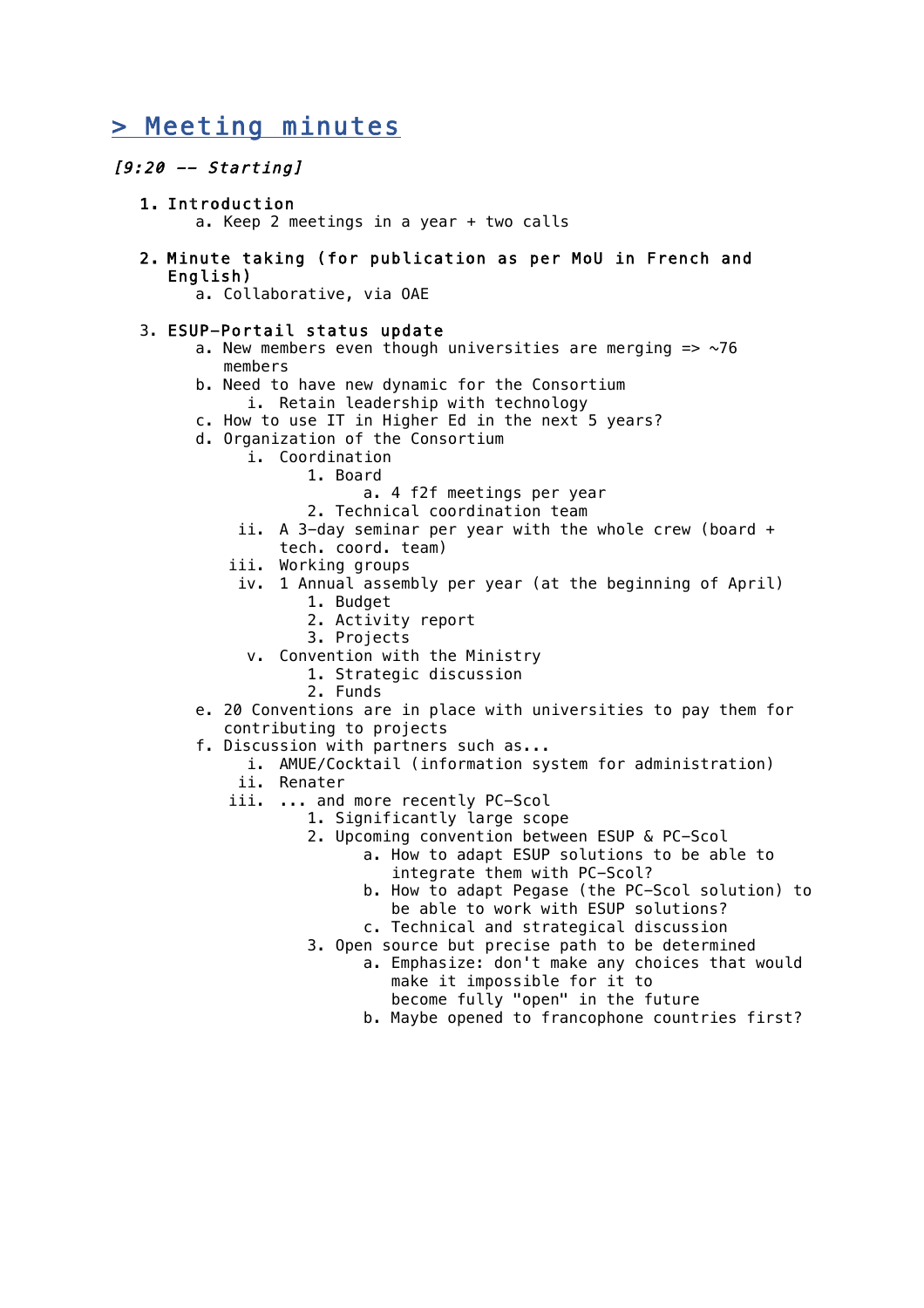- g. OER in France
	- i. It has been a 15-year initiative to date
	- ii. 8 organizations to produce and share resources
		- 1. Using normalized metadata description
			- 2. Difficult to use those resources in courses
		- a. Teachers like to use their own stuff
	- iii. Feedback from Alain when in Norway
		- 1. National platform used by about 80% of secondary ed institutions
- h. For the next 5 years
	- i. Remain a recognized and strong partner to PC-Scol
	- ii. Redo old solutions
		- 1. PStage
			- 2. e-Candidat
	- iii. Provide hosted/shared services to institutions from within ESUP-Portail
		- 1. 1st convention signed with Paris 1: SMS-U
		- 2. In 2-3 years: possible that a specific organization hosts those shared services
		- 3. Similar idea to the OpenETC initiative in British Columbia, Canada (specific privacy laws in BC make in-country services easier to use)
			- a. Provides shared services to BC post-secondary institutions: Wordpress, Mattermost, Sandstor m
			- b. Economic model to be defined over time (for now, "clients" "pay" by contributing back to the community)
		- iv. Conversation underway in France about new generation of teaching and learning (and what it means for the LMS)
- i. Alain retiring from UPHF at the beginning of January
	- i. Lots of ongoing missions/roles in all kinds of organizations
	- ii. At the Ministry: 20% of this time dedicated to this mission
	- iii. About ESUP
		- 1. good dynamic that needs to remain.... and expand!
		- 2. New organization to be defined next week
			- a. 3 people to "replace" Alain but only one President will be nominated
			- b. Brigitte SOR (Institut National Polytechnique de Toulouse) who was at the beginning of ESUP will be the contact for the ESUP/Apereo liaison

#### 4. Apereo general status update

- a. Impact of Sakai market share in North America
- b. Raise the profile of Apereo
	- i. Encourage software communities to raise Apereo profile
	- ii. Need to expand effective advocacy particular focus of Board conversation
	- iii. Tailor messages to particular constituencies
- c. Privacy, big data are issues that are growing in profile.
- d. (We need to be -explicitly- negative about commercialproprietary "competitors" when necessary)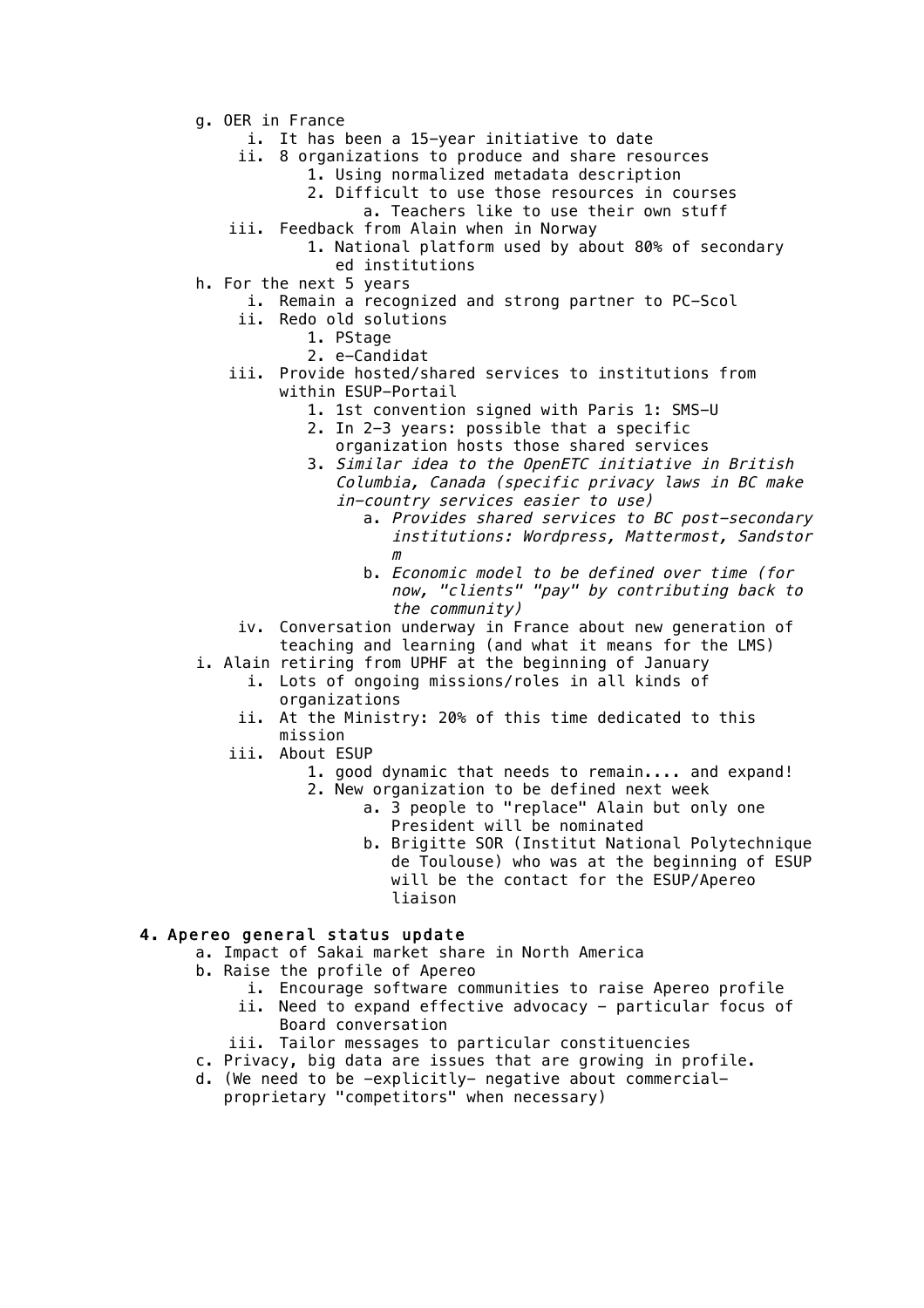- e. Grow the community
	- i. Discuss relationship with Canadian entities operating around openness
	- ii. Relationship with community in Japan under discussion and likely to be redeveloped
	- iii. Slight increase in membership, but decline in membership revenue
- f. "Future of the LMS" conversations. Apereo should be a larger actor in this strategic conversation. There is a danger inherent in considering the "NGDLE" as simply another product category.
- g. Open Apereo
	- i. Failed to break even in recent years. Community reporting increasingly difficult to secure travel funding
	- ii. Next year: move the conference to a university (Uni of Michigan). Lower registration fees, greater range of accommodation options reduces cost
	- iii. Remote participation planned. May be for-pay

#### 5. Apereo Software Communities / Collaboration

- a. OAE
	- i. Resolve day to day line management lack of clarity 1. Ian will cover this temporarily
	- ii. Lead paid through the Foundation from specific project funds
	- iii. About the performance issues with OAE:
		- 1. Some issues can be explained by the firewall upgrade (that we haven't been warned beforehand) at the Lorraine University, some don't
		- 2. Memory leak? VMs not reliable enough?
		- 3. discussions about this will take place next week at the annual seminar

iv. Request a report of UX/UI work work to assess status b. Shuhari and other LA

- i. Lorraine University
	- 1. LA platform in production
		- 2. Hired an engineer
	- 3. The most important LA project in France
	- 4. It's expected that we have a session at the next ESUP/Apereo event in February
- ii. Shuhari incubation is taking slightly longer than expected - large, complex solution especially suited to large deployments
- iii. LSAC conference on 22-23 October in Nancy
- iv. Connector between Shuhari and French information system will be open source
	- v. Britain pilot (multi-tenant instance)
- vi. Will have to ask Univ Rennes' CIO an update next week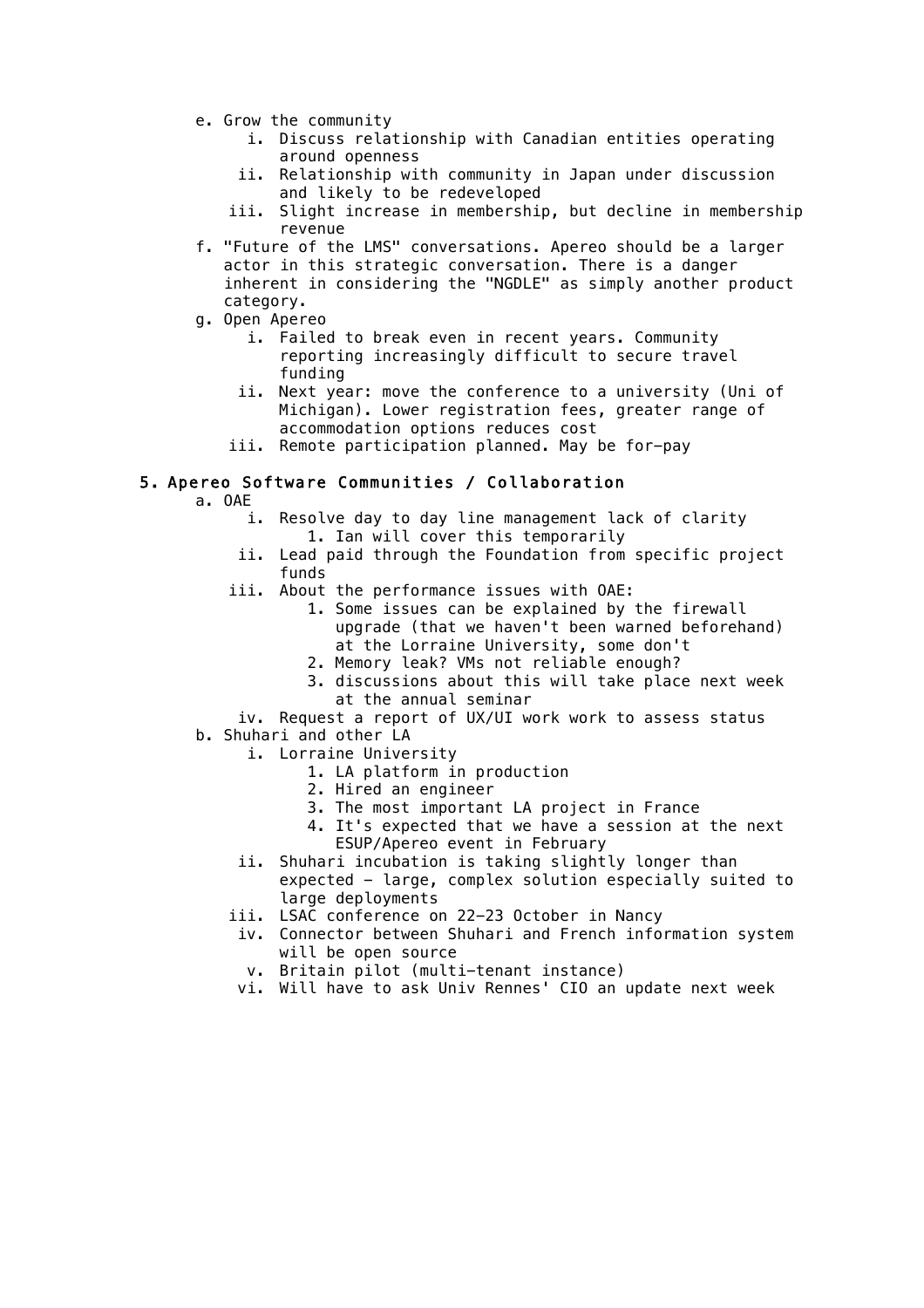- vii. OnTask in France?
	- 1. Not at present but may be sensible to have a PoC
	- 2. Far smaller footprint than Shuhari = a stand-alone project
		- a. only needs e-mail
		- b. no deep integration necessary (= you can import CSV)
	- 3. Evidence in practice of about 1 or 2 days effort to stand up an instance
- c. Karuta
	- i. Specific budget: 100k€ (for 2 years)
	- ii. "Competency based approach"
	- iii. Need to further develop the core of Karuta to make it more sustainable/maintainable/scalable => hired an engineer to rethink/develop
	- iv. Will soon hire another engineer to help use Karuta in institutions, implement
		- v. Steering committee Jacques R, Olivier G, ESUP people, Thierry K etc.
- d. uPortal
	- i. UWM and uPortal home. Status is unclear request.
	- ii. MG: Unclear re the status of "uportal-home" initiative (UW has always been a massive committer to uPortal... except when they were 100% dedicated to their new UI) iii. Edinburgh UI using React
	-
- e. Opencast
	- i. Opencast has part time release manager
	- ii. Opencast community makes commitment to make contributions
	- iii. Talk with Switch about how they used Opencast for their shared platform
		- iv. Compatibility between Pod and Opencast remains an open question. ID will explore possibility of an informal compare/contrast
		- v. The player of Opencast has been further developed since last examined by the community in France
		- vi. Pod
			- 1. Is deployed in dozens of French institutions = important French community...
			- 2. A new apprentice is going to work on Pod this year
			- 3. Sustainability remains an issue
- f. CAS including proposed CAS supporting subscription
	- i. MG: any conflict of interest for Misagh (now as a freelancer)?
	- ii. ESUP willing to pay to have something implement? Yes but we mostly want "help/support".
- g. OpenEquella
	- i. Steering team
	- 1. Have someone from France to join Governance body? ii. Developer team
		- 1. Currently largely drawn from Commercial Affiliates